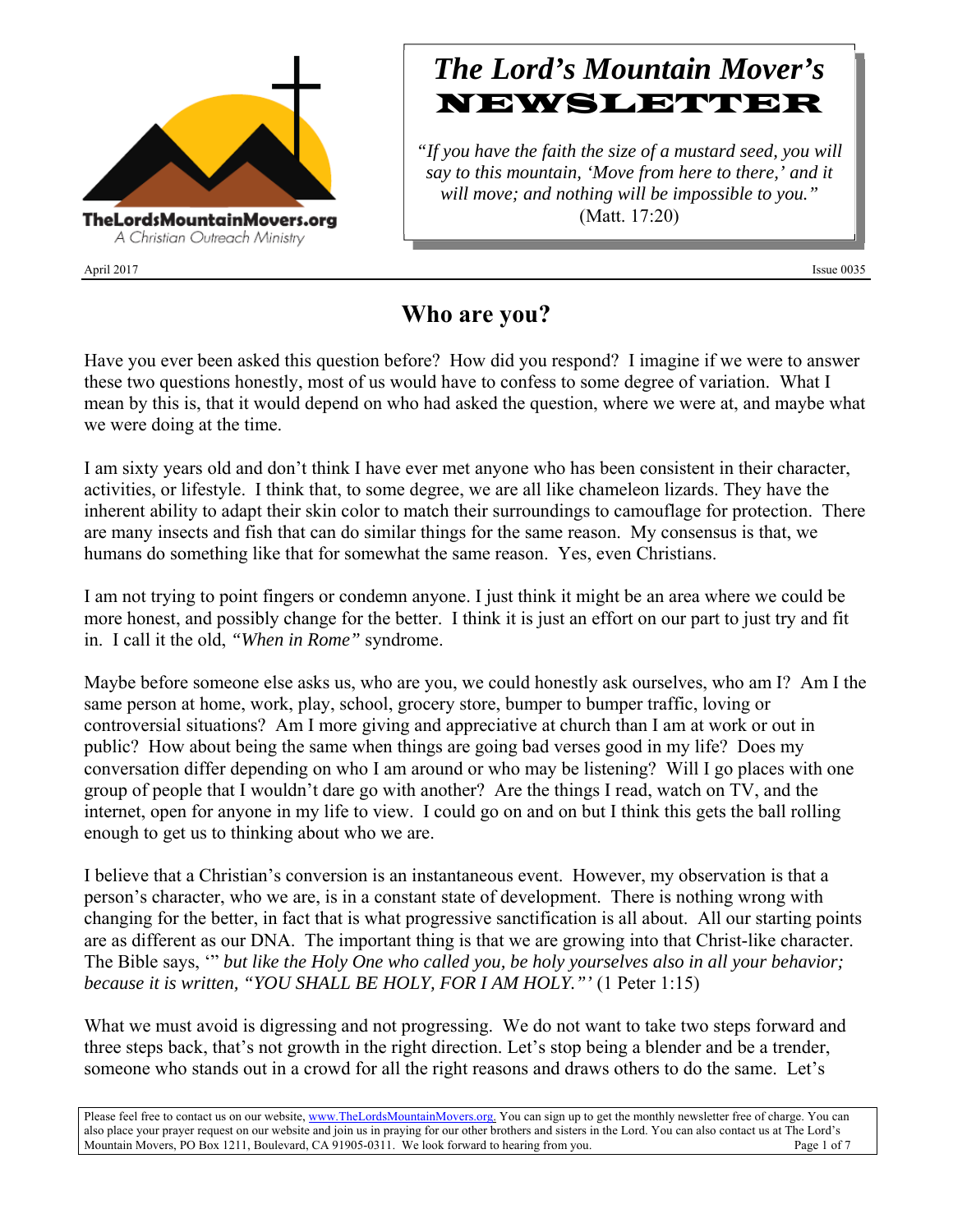make a positive difference in the world around us. Let's be the light bearers for Christ and the preserving salt of Christian character.

*Pastor Pete*  In His service



### THE WORD IN MOTION message

## **Who am I supposed to be and how do I get there?**

Earlier I wrote that the important thing is that we are growing into that Christ-like character. And, that the Bible says, The Bible says, *'" but like the Holy One who called you, be holy yourselves also in all your behavior; because it is written, "YOU SHALL BE HOLY, FOR I AM HOLY."'* (1 Peter 1:15)

The Apostle Peter gave us this call to action and the mindset we are to have in our transformation process. *"13 Therefore, prepare your minds for action, keep sober in spirit, fix your hope completely on the grace to be brought to you at the revelation of Jesus Christ. <sup>14</sup>As obedient children, do not be conformed to the former lusts which were yours in your ignorance, <sup>15</sup>but like the Holy One who called you, be holy yourselves also in all your behavior"* (1 Peter 1:13-15)

He tells us first to get our minds right and be ready to move, that we are to have a soundness in our spirit, and that our aim is sighted on what we will finally become. It's about having a proper and clear goal, and then moving towards that goal, it is what Christ has called us for. We are to change for the better. To do that we need to rid ourselves of those character traits that are not part of the Christian character.

In his second epistle Peter gives us a more detailed outline of how we are to attain to this Christ-like character. He calls it being, *"partakers of the divine nature."*

*Simon Peter, a bond-servant and apostle of Jesus Christ, To those who have received a faith of the same kind as ours, by the righteousness of our God and Savior, Jesus Christ: <sup>2</sup>Grace and peace be multiplied to you in the knowledge of God and of Jesus our Lord; <sup>3</sup>seeing that His divine power has granted to us everything pertaining to life and godliness, through the true knowledge of Him who called us by His own glory and excellence*. *<sup>4</sup> For by these He has granted to us His precious and magnificent promises, so that by them you may become partakers of the divine nature, having escaped the corruption* that is in the world by lust. <sup>5</sup> Now for this very reason also, applying all diligence, in your faith supply moral excellence, and in your moral excellence, knowledge, <sup>6</sup> and in your knowledge, self-control, and *in your self-control, perseverance, and in your perseverance, godliness, <sup>7</sup> and in your godliness, brotherly kindness, and in your brotherly kindness, love. <sup>8</sup> For if these qualities are yours and are* 

Please feel free to contact us on our website, www.TheLordsMountainMovers.org. You can sign up to get the monthly newsletter free of charge. You can also place your prayer request on our website and join us in praying for our other brothers and sisters in the Lord. You can also contact us at The Lord's Mountain Movers, PO Box 1211, Boulevard, CA 91905-0311. We look forward to hearing from you. Page 2 of 7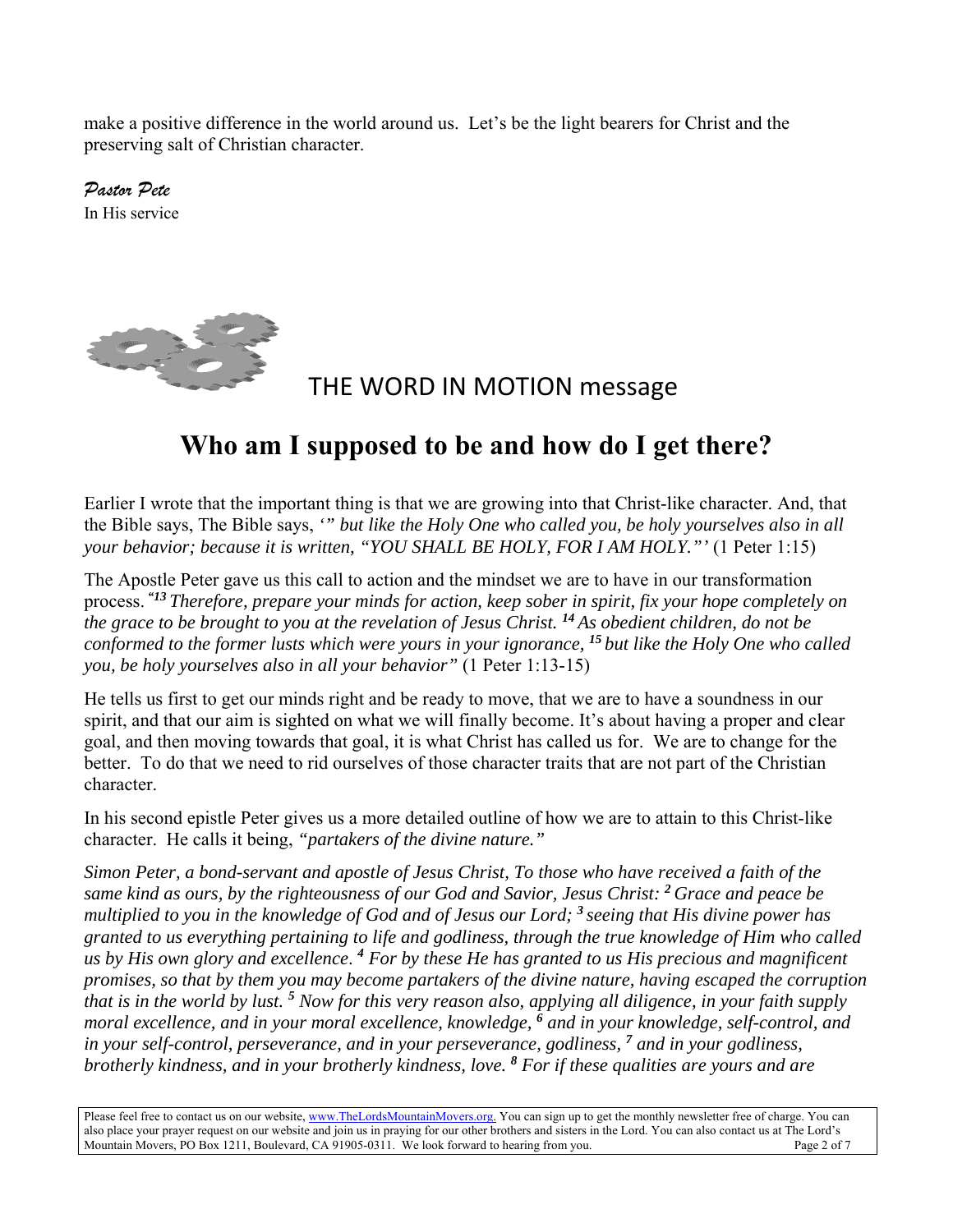*increasing, they render you neither useless nor unfruitful in the true knowledge of our Lord Jesus Christ.* (2 Peter 1:1-8)

In verses 5-7 we have a chain of characteristics that we are to assimilate, or build, into our new character, who we are to become. They are as follows; Moral excellence (virtue), knowledge, selfcontrol, perseverance, godliness, brotherly kindness, and love. Interesting how these character traits parallel the fruit of the Spirit in Galatians 5:22-23. I say these are a chain of characteristics because of the way Peter links them together. He says, *"and in your"* between each attribute or characteristic. Some versions of the Bible say*, "and add to your"* in between each one. Just like a major goal must have little progressive goals before it to accomplish the end result, so must taking on the divine nature. Like I mentioned earlier in the newsletter, I believe that a Christian's conversion is a constant state of development. There is no jumping ahead or leaving out any of these attributes. There is a term I heard years ago, called, irreducible complexity, which basically means that something reduced to its bare bones parts cannot function if one of those parts is removed. The failure to incorporate any of the above traits of the divine nature will result in something less than it is.

In the closing part of this passage, Peter gives us the end result of following through with this process of taking on the divine nature, "*For if these qualities are yours and are increasing, they render you neither useless nor unfruitful in the true knowledge of our Lord Jesus Christ."* If you want to know who we are supposed to be and know how to get there, then here are our instructions and an outline of Christ's character.

In the following verses from our passage we can see that these character traits are not self-generated, they are God given and God empowered. They are also promises that we can count on if we only choose to desire and appropriate them. What an awesome deal! Everything I need to become Christlike at no cost, except the old self must die to make room for the new me. *" <sup>2</sup>Grace and peace be multiplied to you in the knowledge of God and of Jesus our Lord; <sup>3</sup>seeing that His divine power has granted to us everything pertaining to life and godliness, through the true knowledge of Him who called us by His own glory and excellence. <sup>4</sup> For by these He has granted to us His precious and magnificent promises, so that by them you may become partakers of the divine nature"* We could spend countless hours discussing each one of these traits and what they look like in the life of a Christian. We could stand ourselves next to them and see how we match up. Or we could use them as a template for our maturation. Let's just start at the beginning in applying all diligence, with a clear mind, a sober spirit, with a hope fixed on what we will one day ultimately be…. Christ-like.

Lord help me to desire with all my heart to take on the task of being more like you each day. Let me stay focused on the ultimate goal, knowing that it is a process, not an event. Endow me with the motivation and perseverance this task requires. Help me when I tire and let me exalt you with each victory along the way. May you be glorified as I seek to one day see your glory. Amen.

*In His Service Pastor Pete* 

Please feel free to contact us on our website, www.TheLordsMountainMovers.org. You can sign up to get the monthly newsletter free of charge. You can also place your prayer request on our website and join us in praying for our other brothers and sisters in the Lord. You can also contact us at The Lord's Mountain Movers, PO Box 1211, Boulevard, CA 91905-0311. We look forward to hearing from you. Page 3 of 7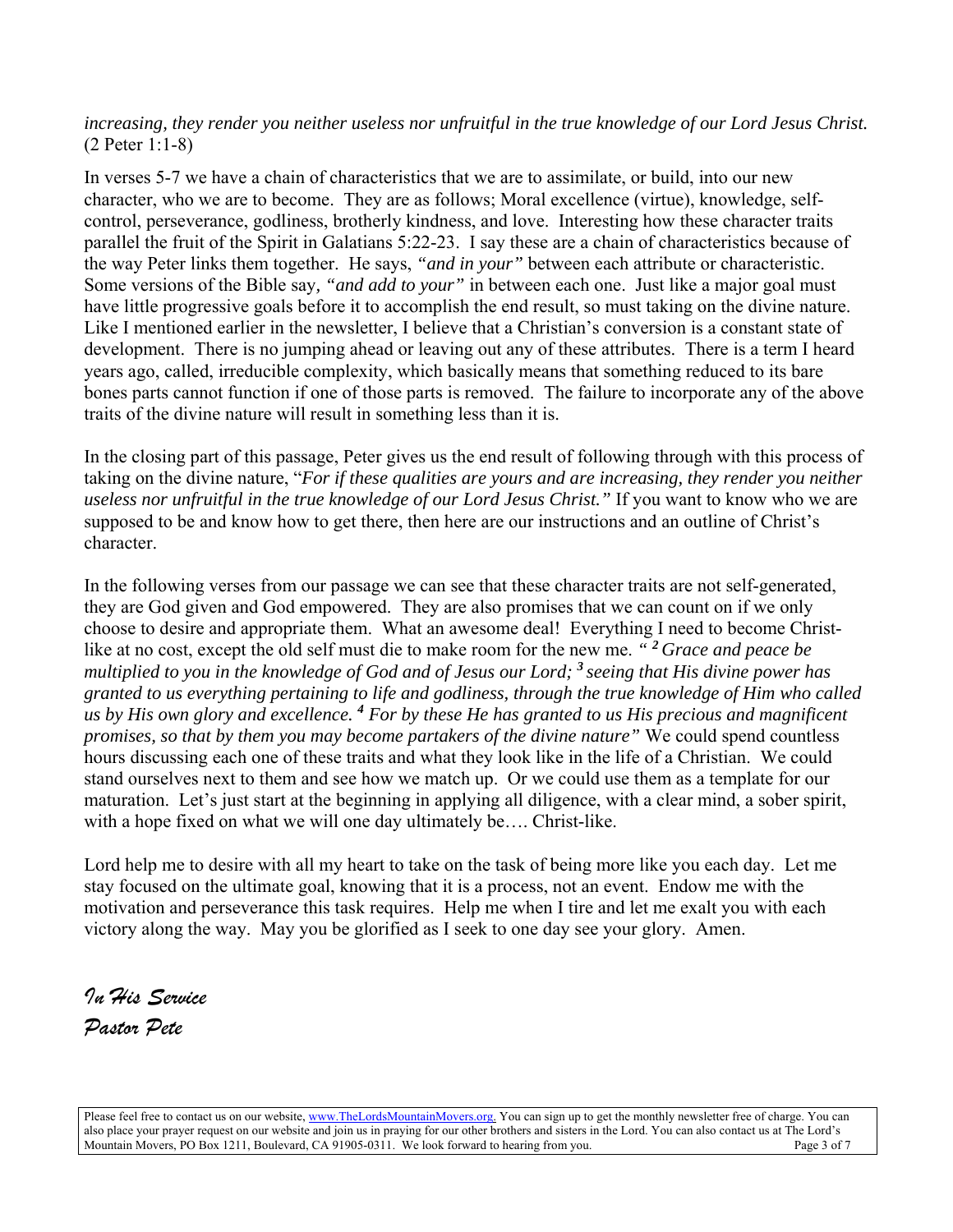#### BE A BARNABAS

*"He who watches the wind will not sow and he who looks at the clouds will not reap. Just as you do not know the path of the wind and how bones are formed in the womb of the pregnant woman, so you do not know the activity of God who makes all things. Sow your seed in the morning and do not be idle in the evening, for you do not know whether morning or evening sowing will succeed, or whether both of them alike will be good."* (Ecclesiastes 11:4-6 NASB)

Sometimes we wait for the weather to be right, permission to be granted, someone else to change, new leadership to take over, absence of risk, more self-confidence, someone else to lead us or make the decision for us, or for the pain to just go away. We look or depend upon our situation or circumstance, waiting for it to be perfect. Circumstances and situations are changing all the time, but they won't always line up perfectly in the way we think they should. God gives us enough and then we need to take the next step by faith. This is how we build our trust in Him and not in our situations. We step out in faith. Let us look to Him who can cause the storm to rise or calm it at the right time. *"He has showed you, O man, what is right; And what does the Lord require of you but to do justice, to love kindness, And to walk humbly with your God*?" (Micah 6:8)

Do not wait for things to be perfect or for someone else to come along to do the thing God has called you to do. Move in His grace and be used by the Holy Spirit. Be that blessing to others around you because you walk by faith not by sight and be blessed yourself because you trust God! Sow good seed and allow God to bring the increase in His timing.

Be blessed in Him,

#### *Brother Daniel Rodney*

#### **We want you!**

That's right; the Lord's Mountain Movers Ministry wants you to be a bigger part of what we are doing in God's kingdom. We have received several contributions for your newsletter and thank those of you who have taken the time to send your submissions. We hope that more of you will share some of the talents God has given to you through writing, drawing, etc. Keep them coming. If you send something you need to have back, we will be glad to return it to you, just let us know.



Greetings to all our brothers and sisters in Christ who receive our newsletter through the mail. Due to financial constraints, we have revised the way we do our prayer requests. We are currently posting and

Please feel free to contact us on our website, www.TheLordsMountainMovers.org. You can sign up to get the monthly newsletter free of charge. You can also place your prayer request on our website and join us in praying for our other brothers and sisters in the Lord. You can also contact us at The Lord's Mountain Movers, PO Box 1211, Boulevard, CA 91905-0311. We look forward to hearing from you. Page 4 of 7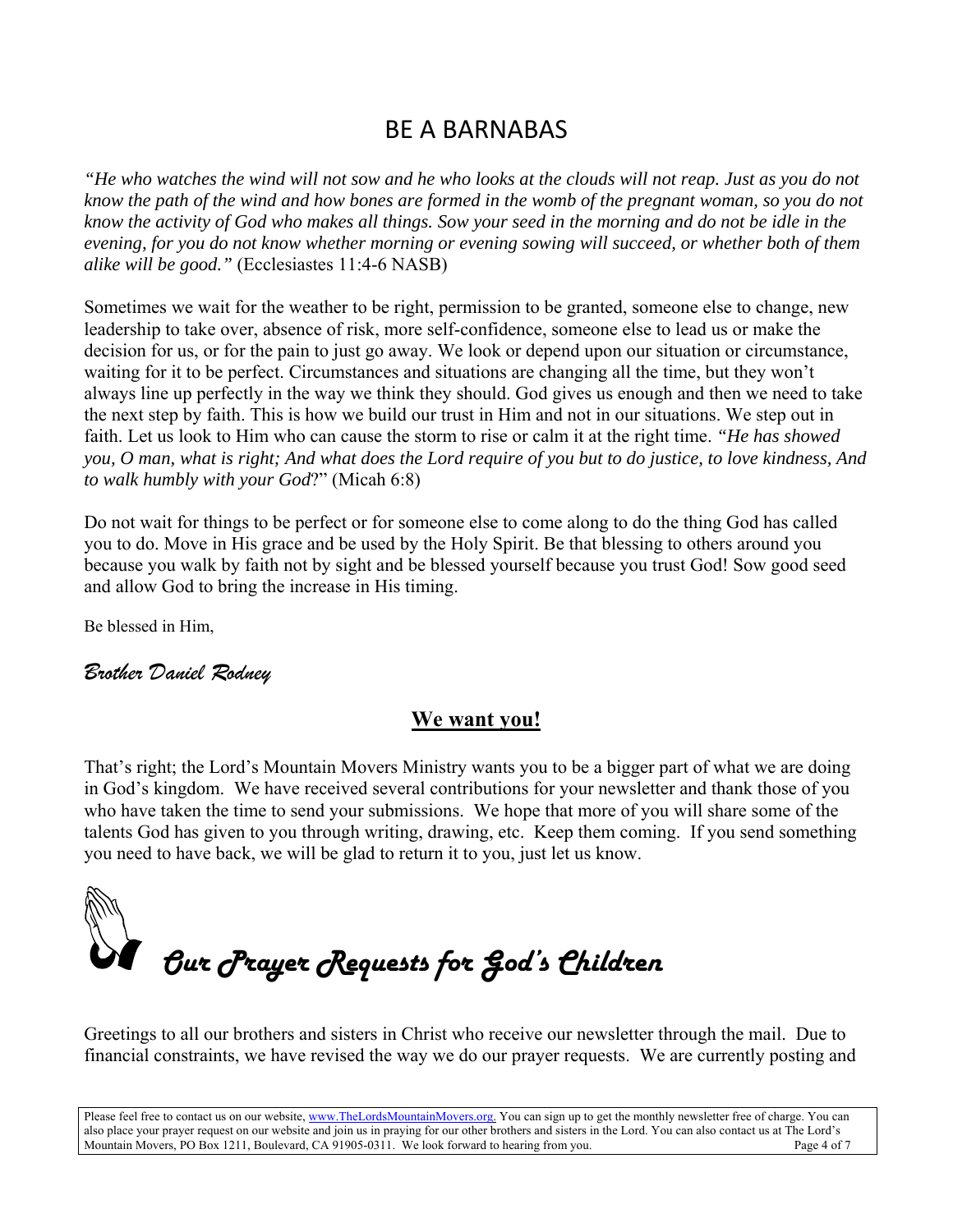maintaining all prayers requested on the Internet so your brothers and sisters all over the world can continue to pray for your petitions and praise God for the ones He has already answered.

We are encouraged by the work that God has already done through so many people praying for the needs of those they do not even know. What a privilege we have, to go before the throne of God with our requests and the requests of others. Let us keep praying and seeking His will for our lives and the lives of others. If you have a prayer request you would like added to next month's newsletter and/or posted on the ministry website, please fill out the form below and mail it to us. Previous prayer requests are still there on the website for people to read. We are wondering if your prayer has been answered yet? We want to know and share it with everyone else who reads the newsletter, so keep us updated. We look forward to hearing from you and standing in the gap as a prayer warrior. Please note that we will be removing older prayer requests, especially when we do not hear about updates. The newest requests are at the top of the list and the oldest requests are at the bottom of the list. These will remain on our website prayer list.

#### **March – April 2017 Prayer List**

- David. G .........Pray for children: Emily, Natalie, James, Brother Don and that they receive Salvation/Reconciliation and for the Ministry at Mule Creek.
- Connie C ........She has been diagnosed with ovarian cancer. Pray for her trusting in the Lord for a healing and restore her back into the life of Larry's K.
- Tom M ...........Pray that prop. 57 helps get me out so I can take George L. fishing.
- George L ........George has been ill in the hospital; he is 89 years old. Pray that he survives and can go home. And that Tom M. may be able to take him fishing one last time. PRAISE REPORT: He is recovering and doing better.
- Rex S ..............Pray for him and his family for strength and peace as he recovers from open heart surgery. He is doing better.
- Gary B................ Needs prayer for his business and his health.
- Chris C ...........Prayer for a wonderful marriage.
- Roger C ..........Prayer for him in his peace and strength as he moves forward with the challenges of his incarceration.
- Barbara M ......Was diagnosed with Complex Regional Pain Syndrome. Prayer that she receives a longterm resolution to her health challenge, and that her and her husband's medical and financial needs might be met.

Please feel free to contact us on our website, www.TheLordsMountainMovers.org. You can sign up to get the monthly newsletter free of charge. You can also place your prayer request on our website and join us in praying for our other brothers and sisters in the Lord. You can also contact us at The Lord's Mountain Movers, PO Box 1211, Boulevard, CA 91905-0311. We look forward to hearing from you. Page 5 of 7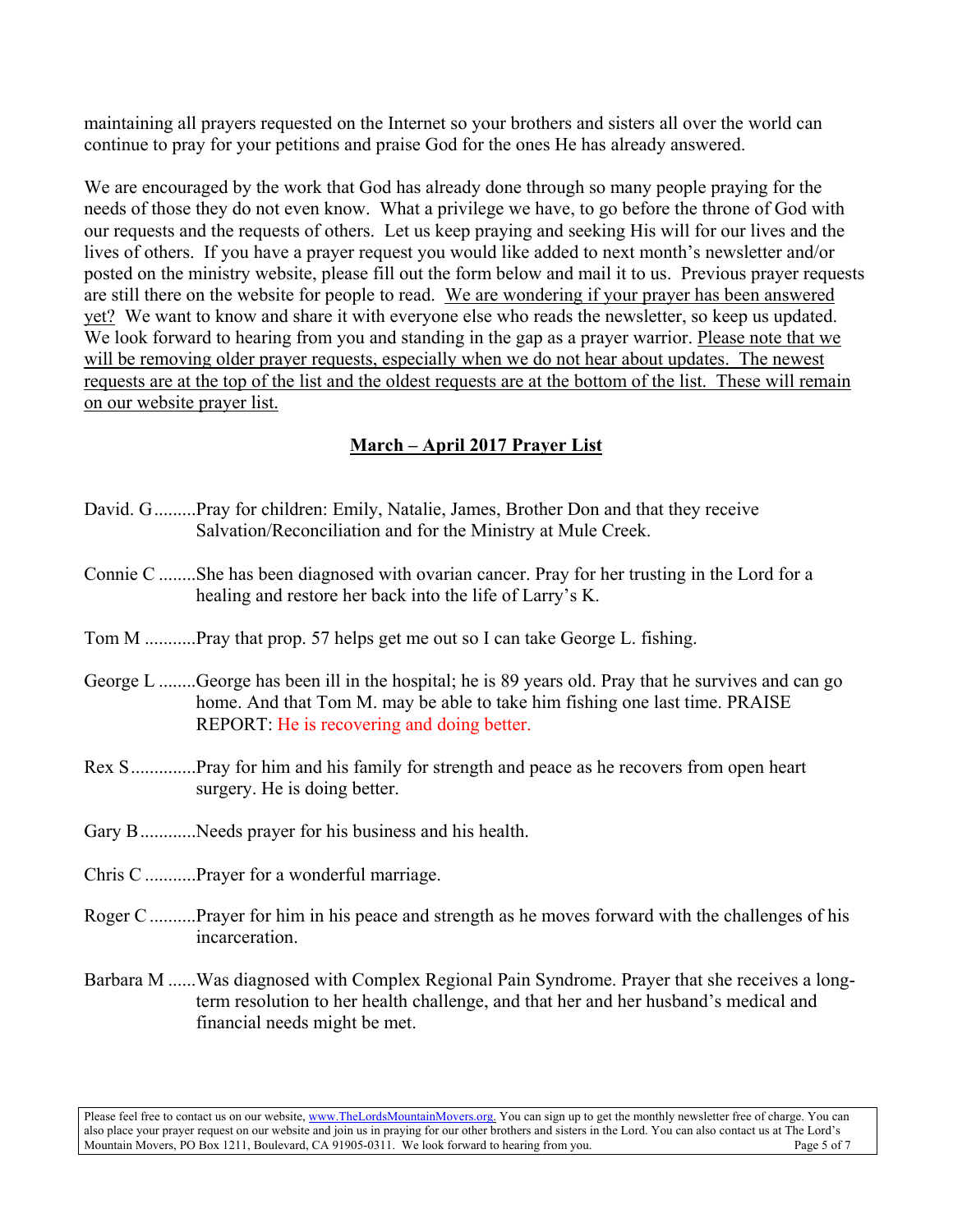- Winifred W. ...Pray for God's favor in an upcoming board review and that he remains healthy and that he will be released soon and that the attacks on our chapel & pastor get resolved and services are restored.
- Richard D .......Pray that the Lord will use him to help others in the Celebrate Recovery program.
- Gabriel............Prayer that chapel services to run smoother and for the KAIROS program to continue.
- Robert M. .......Asks for prayer and healing for Rudy, Betsy & Maria (Valley fever and Carpel tunnel)
- James................Prayer for the program on the yard to change for the better for everyone.
- Matlock ..........Requests for prayer for a closer relationship with his son.
- Joe S ...............Asks for prayer for his family to come to know the Lord Jesus Christ.
- Geno ...............For help with his soon-to-be-wife's family. To have them come visit him.
- Pastor Jack .....We pray for his health to improve and to get instruments on the yard.
- Tom S .............Asked for prayer to be able to spend time with his wife.
- Bob &
- Gina N. ...........Asking for prayer for the family… They suddenly lost their 36-year-old daughter, Laura, after complications from elective Dental surgery. She is survived by her Husband and 2- 1/2-year-old son. The Family is struggling to understand this sudden loss. Pray for their healing.
- Dave G. ...........Asks for continued prayer for favor in appeal, family, delivery from excessive incarceration, re-unification of marriage and children, provision to fund all needs and continued blessings to this ministry. Pray that AB1909 will be retroactive.
- Sebastian M. ...Requests prayer for his children, that the Lord will soften their hearts and they will turn to Jesus for salvation.
- Hazel C............Pray for her condition to improve. She is now in a convalescent hospital.
- Alice S. ...........Brother "Tee" prays for her and her kids during a difficult time and transition in her life.
- Pete C. ............Keep him in prayer that he obtains better housing.
- Daniel R. ........Pray that he stays patient with the business situation he is in right now, waiting for God to reveal His plan for his life.

Please feel free to contact us on our website, www.TheLordsMountainMovers.org. You can sign up to get the monthly newsletter free of charge. You can also place your prayer request on our website and join us in praying for our other brothers and sisters in the Lord. You can also contact us at The Lord's Mountain Movers, PO Box 1211, Boulevard, CA 91905-0311. We look forward to hearing from you. Page 6 of 7